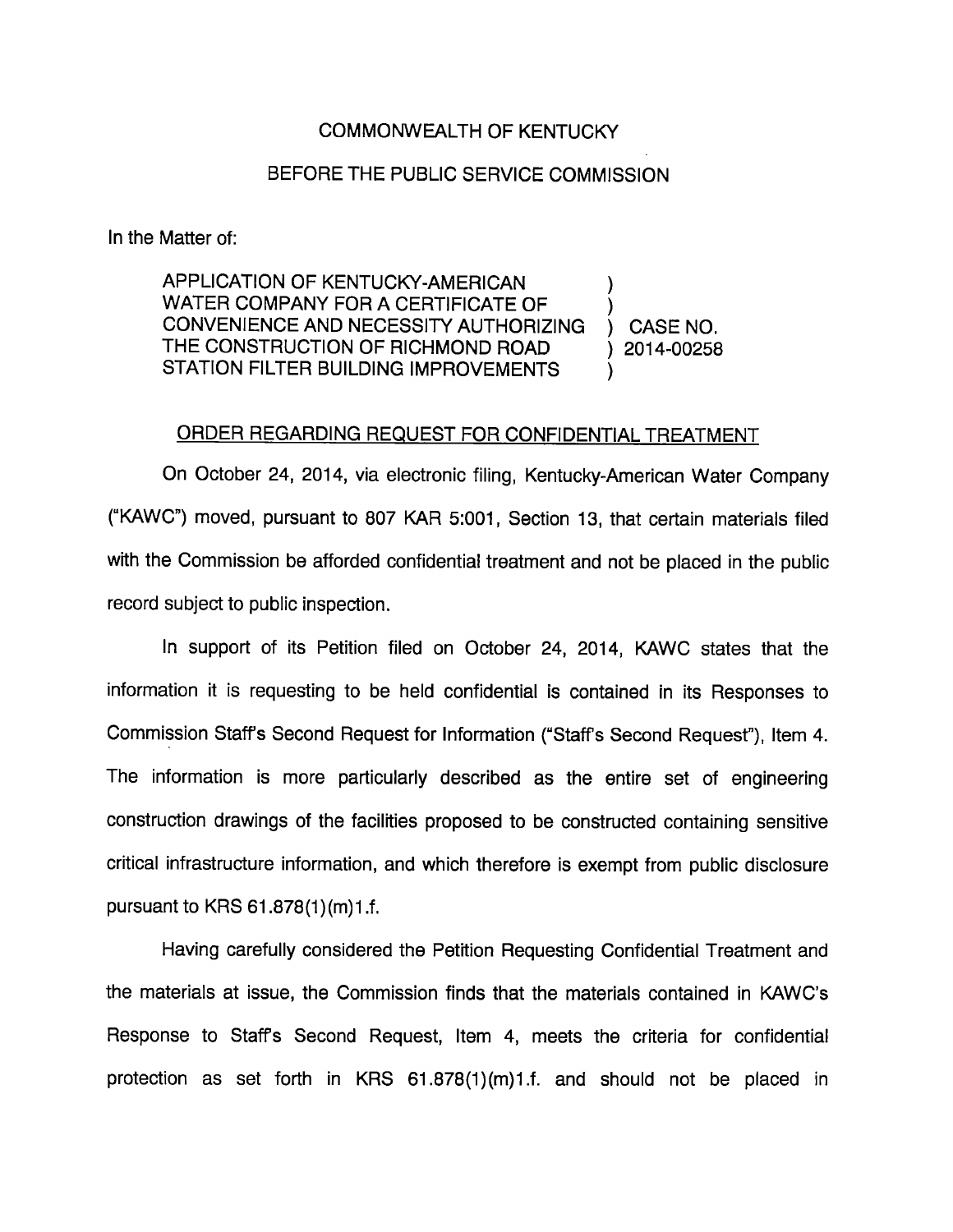the public record for an indefinite period of time, or until further Order of this Commission.

IT IS THEREFORE ORDERED that:

1. Movant's Petition for Confidential Protection is hereby granted.

2. The materials contained in KAWC's Response to Staffs Second Request, Item 4, meets the criteria for confidential protection as set forth in KRS 61.878(1)(m)1.f, and is hereby granted confidential protection. The materials granted confidential protection shall not be placed in the public record or made available for public inspection for an indefinite period of time, or upon further Order of this Commission.

3. Use of the materials in question in any Commission proceeding shall be in compliance with 807 KAR 5:001, Section 13(9).

4. Movant shall inform the Commission if the materials granted confidential protection become publicly available or no longer qualify for confidential treatment.

5. If a non-party to this proceeding requests to inspect materials granted confidential treatment by this Order and the period during which the materials have been granted confidential treatment has not run, Movant shall have 20 days from receipt of written notice of the request to demonstrate that the materials still fall within the exclusions from disclosure requirements established in KRS 61.878. if Movant is unable to make such demonstration, the requested materials shall be made available for inspection. Otherwise, the Commission shall deny the request for inspection.

Case No. 2014-00258

 $-2-$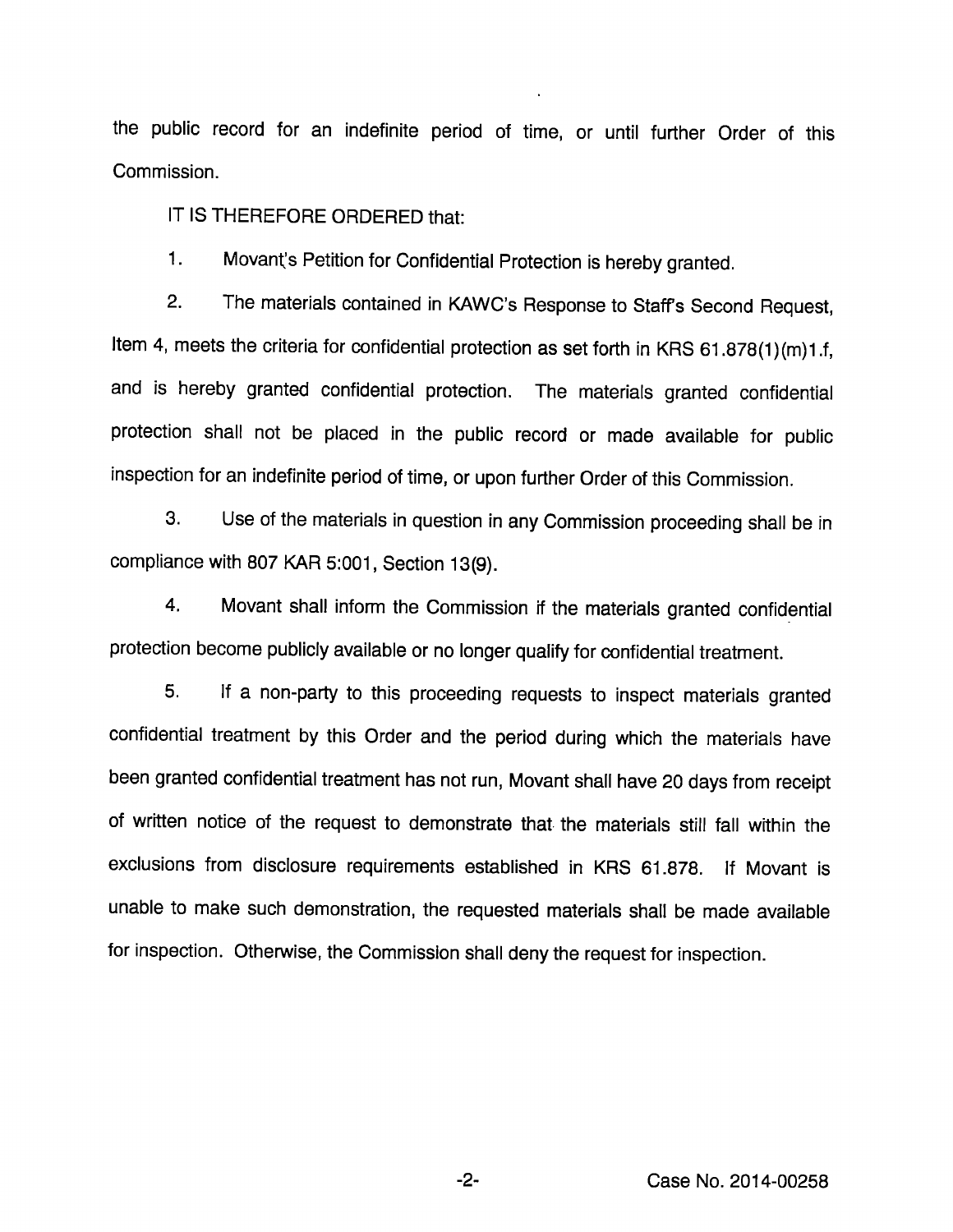6. The Commission shall not make the materials available for inspection for 20 days following an Order finding that the materials no longer qualify for confidential treatment in order to allow Movant to seek a remedy afforded by law.

By the Commission entered FEB 0 9 2015 A KENTUCKY PUBLIC COMMISSION

**ATTES** Executive Director

Case No. 2014-00258